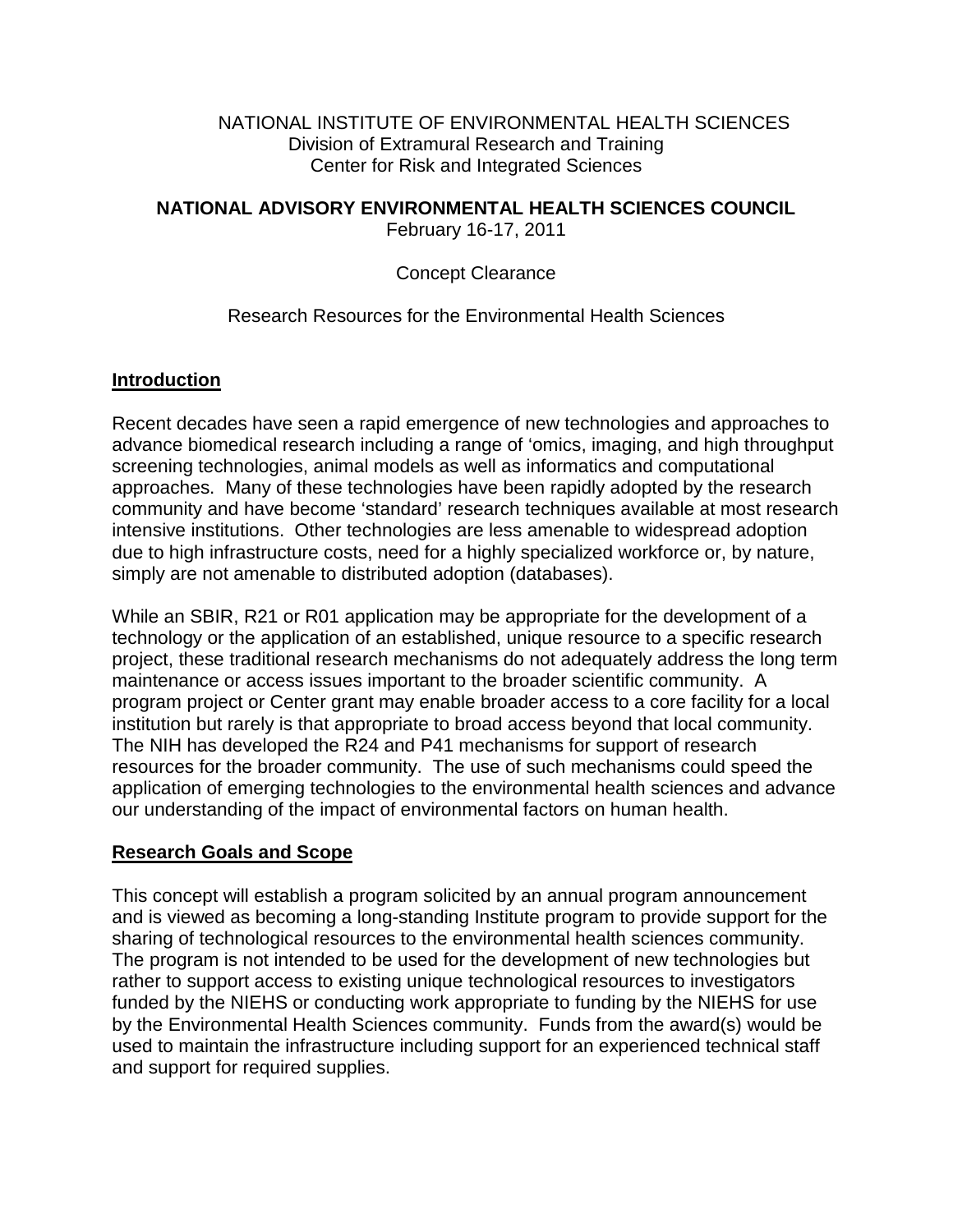A funded project will function much like a facilities core from a Center grant. For instance, in the case of an R24 providing access to an analytical technology such as a unique proteomics, metabolomics or epigenetics capability, it will receive samples (through a small 'application' process) and provide the investigators with data. The level of analysis of that data may depend on the particular project and will be factored into the prioritization of access to the resource.

Many different technologies could be appropriate to this mechanism including:

- High throughput screening systems and libraries of environmental chemicals
- Unique 'omics capabilities beyond those typically available at most Institutions, such as those enabling analysis at the single cell level or capturing dynamic changes at the 'omic level
- Advanced imaging capabilities for measuring in vivo or in vitro responses to environmental factors
- Large-scale capabilities in analytical chemistry and mass spec enabling comprehensive body burden assessment
- Unique and highly complex animal model systems such as primate models or large scale recombinant-inbred mouse models
- Broadly applicable databases for the environmental health sciences

# **Mechanism and Justification**

It is envisioned that the NIEHS R24/P41 program will be solicited through a broadly focused PAR with a single annual receipt date for three consecutive years. Applicants will be required to submit a detailed letter of intent (which will be required due to a minimum budget of \$500k). This letter must include a justification detailing the existence of a unique research resource and a description of a pre-identified user base of NIEHS funded investigators as well as an overall budget and management plan. These letters will be evaluated by a committee of program scientists across DERT with preapproval of concepts by a program committee prior to application submission required. Applications of sufficient import or those deemed as requiring greater staff oversight may be converted to cooperative agreement mechanisms.

Projects will be funded for five years, with competitive renewal possible. Individual projects will have direct costs between \$500k and \$1M with appropriate justification. It is anticipated that 1-3 awards will be made annually. The project may include limited funds to support the continued development of technology or the resource as well as to market the resource to the broader environmental health community. However, the fundamental intent and bulk of the resources must be on maintenance and delivery of the resource to a user base.

Documentation of use of the resource by the broader EHS research community will be a vital aspect of the annual non-competitive renewal process. The solicitation will make clear that under-utilized resources will not receive non-competitive renewals; awardees